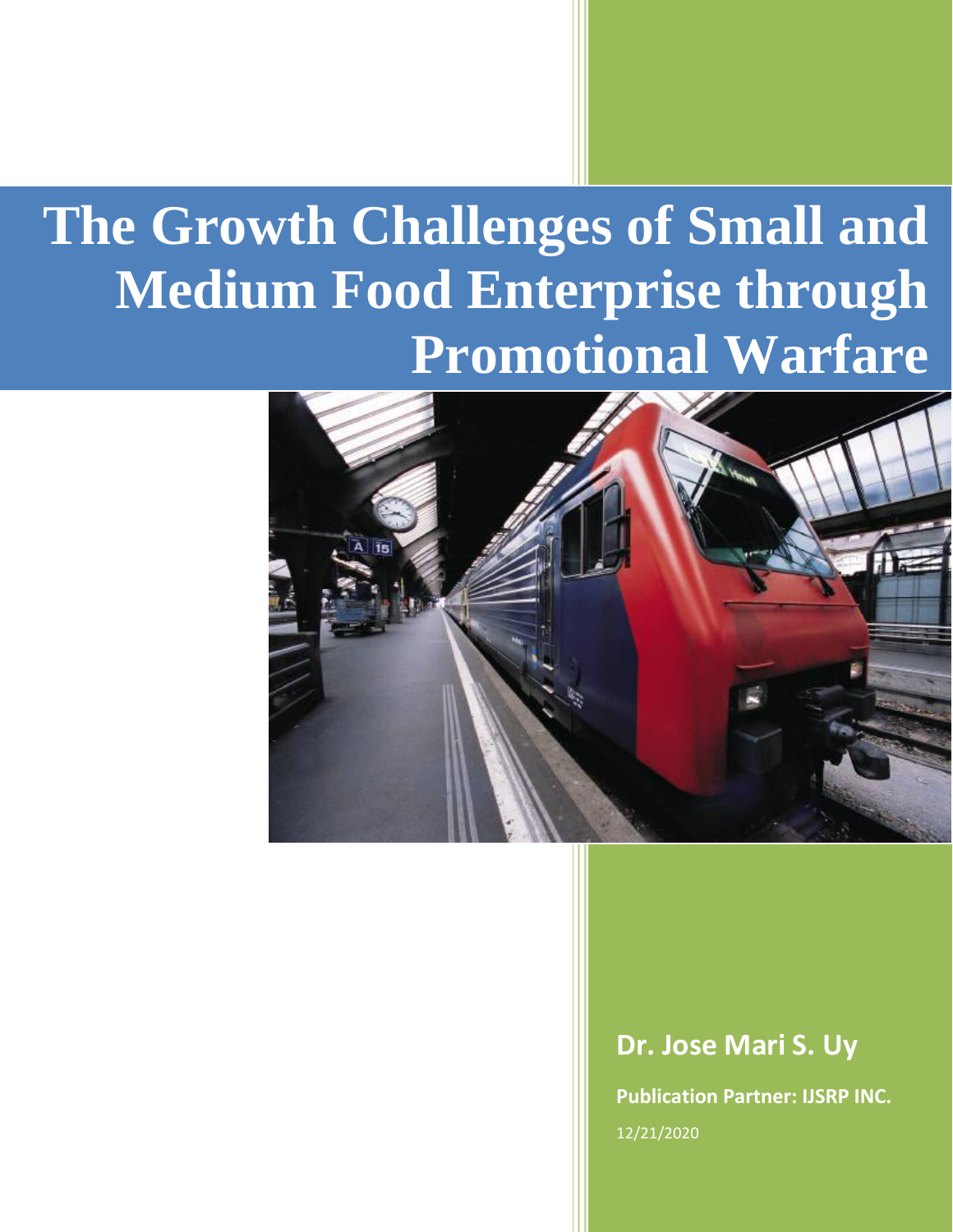## The Growth Challenges of Small and Medium Food Enterprise through Promotional Warfare

Authored By: Dr. Jose Mari S. Uy

AMA University

Publishing Partner: **IJSRP Inc. www.ijsrp.org**

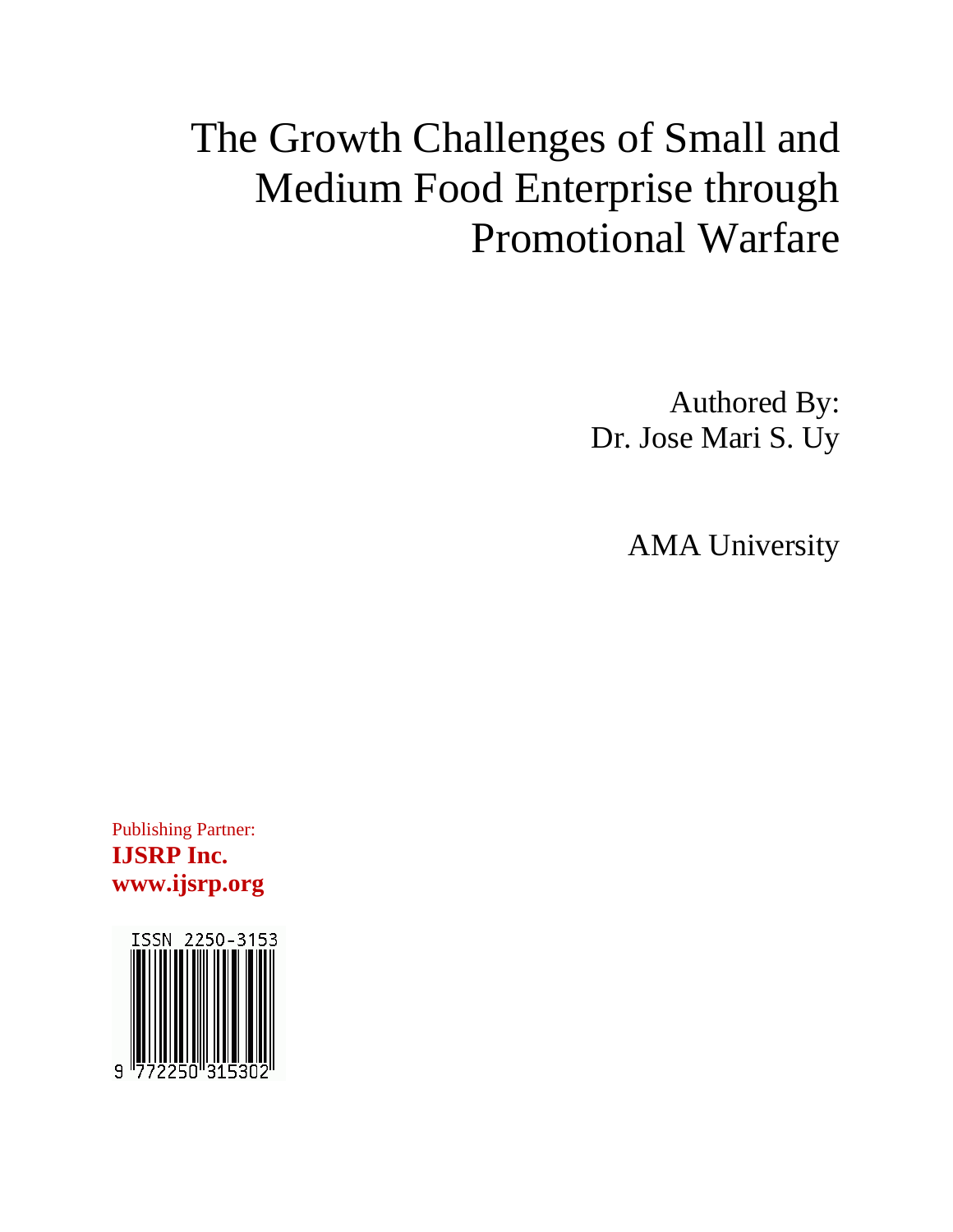Publication Partner: International Journal of Scientific and Research Publications (ISSN: 2250-3153)

### Table of Content

- 1. Introduction
- 2. Acknowledgement
- 3. Author's Profile
- 4. Abstract
- 5. Literature
- 6. Methodology
- 7. Results
- 8. Discussion and Analysis
- 9. Conclusion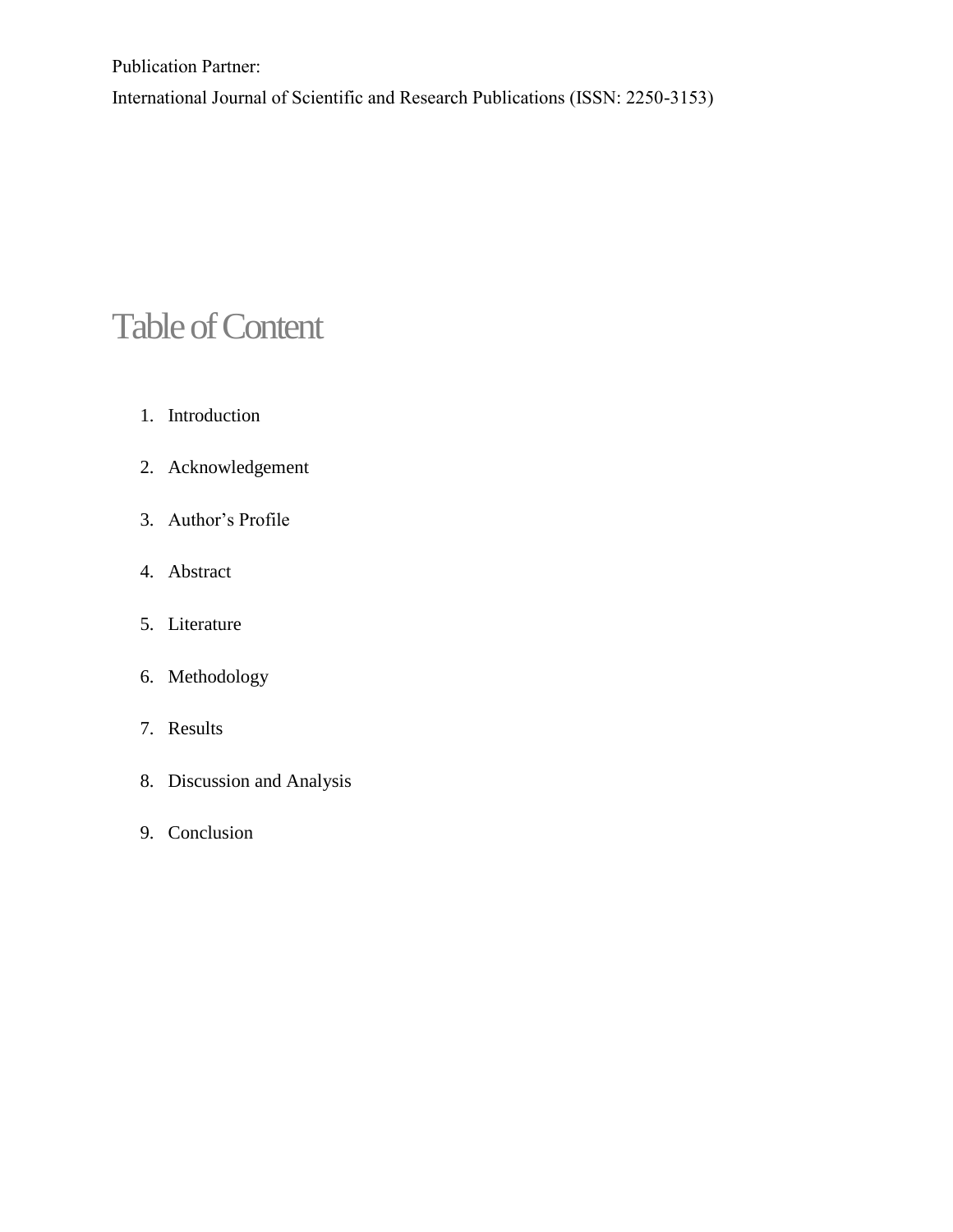International Journal of Scientific and Research Publications (ISSN: 2250-3153)

#### **Introduction**

Promotion attributes such as strategies, tactics and the like are very useful in business. They lessen transaction costs in the firm's marketing and offering of its products or services to the market. These business identifiers include the techniques of the trader as used in his commerce, be it called firm, corporate name or business name, tag lines. It also includes the innovative ways and Internet domain name. All of these business identifiers serve to soften the search and patronage whether it is through the traditional transactions or through the internet by clearly pointing out the identity and allowing for the assessment of the business (Buffa, 2015).

Promotion Mix strategies that can be used by a company in promoting a product are numerous. Companies just have to choose the applicable promotion strategies for their customers. There are eight components of the promotion mix that companies may use. These are word of the mouth marketing, interactive marketing, events and experiences, personal selling, direct marketing, public relation, sales promotions, and advertising. These attributes should be chosen carefully because they would be attached to the business in the long run, to be

In 2012, there were 2,673 outlets in the 100% home delivery/ takeaway subsector, and just fewer than 63 million transactions. However, outlets and transactions grew at robust compound annual rates of 18.6% and 7.0% respectively, between 2008 and 2012. This subsector is expected to remain the leading area of outlet and transaction growth within Philippine consumer foodservice until 2017. A typical outlet earned US\$117,246 in 2012, or US\$4.98 per transaction.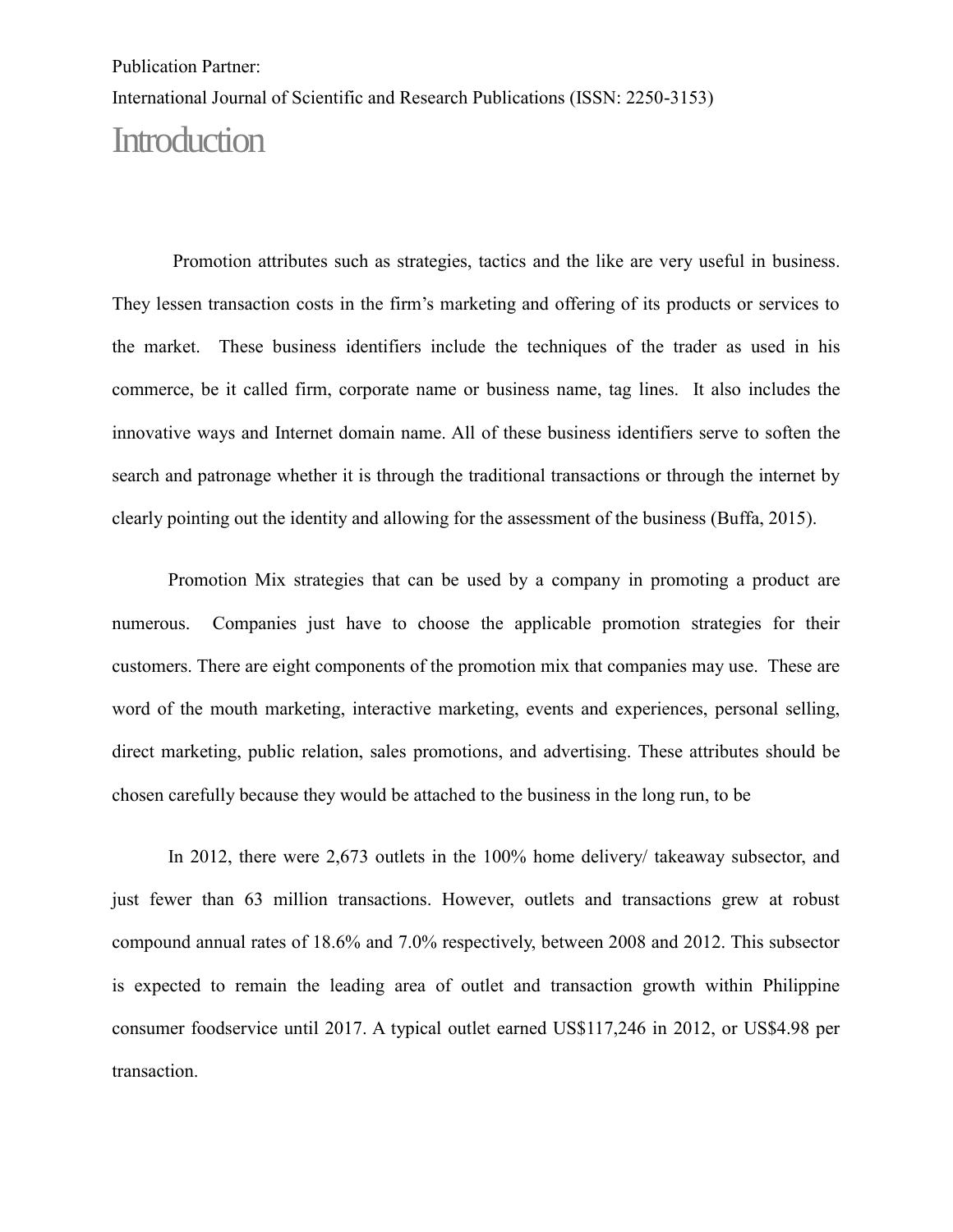International Journal of Scientific and Research Publications (ISSN: 2250-3153)

Locations. The majority of the Philippine's foodservice sector is represented by retail and standalone locations in terms of sales (US44.1 billion and US\$3.9 billion, respectively) and outlets in 2012. The retail format has supported overall outlet growth in the industry, due to the expansion of shopping malls. However, travel locations saw the greatest expansion in terms of value sales and outlet growth from 2008 to 2012.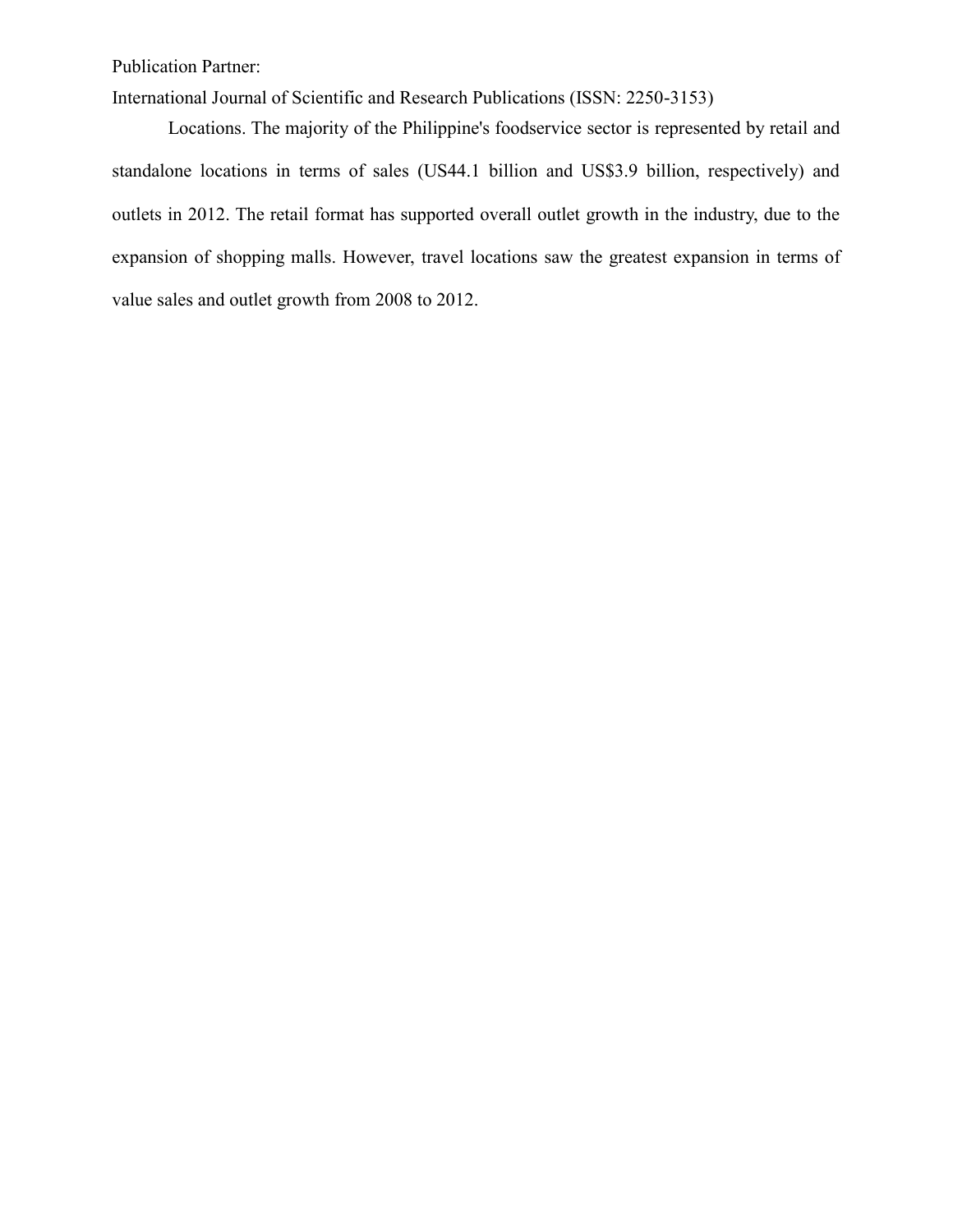International Journal of Scientific and Research Publications (ISSN: 2250-3153)

#### ACKNOWLEDGEMENT

 This study would not have been possible without the support of many people. I would like to express my gratitude to the following persons who were abundantly helpful and offered invaluable assistance, support and guidance.

To my adviser, **Dr. Sonia G. Dela Cruz**, for her guidance and encouragement in carrying out this research work, for she always gives me the proper motivation and encouragement every time I attend an advising session.

 To my dissertation professor, **Dr. Richard F. Cortez**, who has provided me the encouragement, comments, and kind assistance.

 To the Members of the panel, **Dr. Leonora T. Malibiran, Dr. Gerardo T. Cabreros, Dr. Joy Paragua and to Dean, Dr. Erwin B. Quendangan** for their guidance and in sharing their expertise, constructive criticism and valuable suggestions in this study.

 **The Business Owners and Managers** of the Food Service Business who allowed me directly or indirectly to conduct the survey in their stores, for sharing their valuable time in answering the survey questionnaire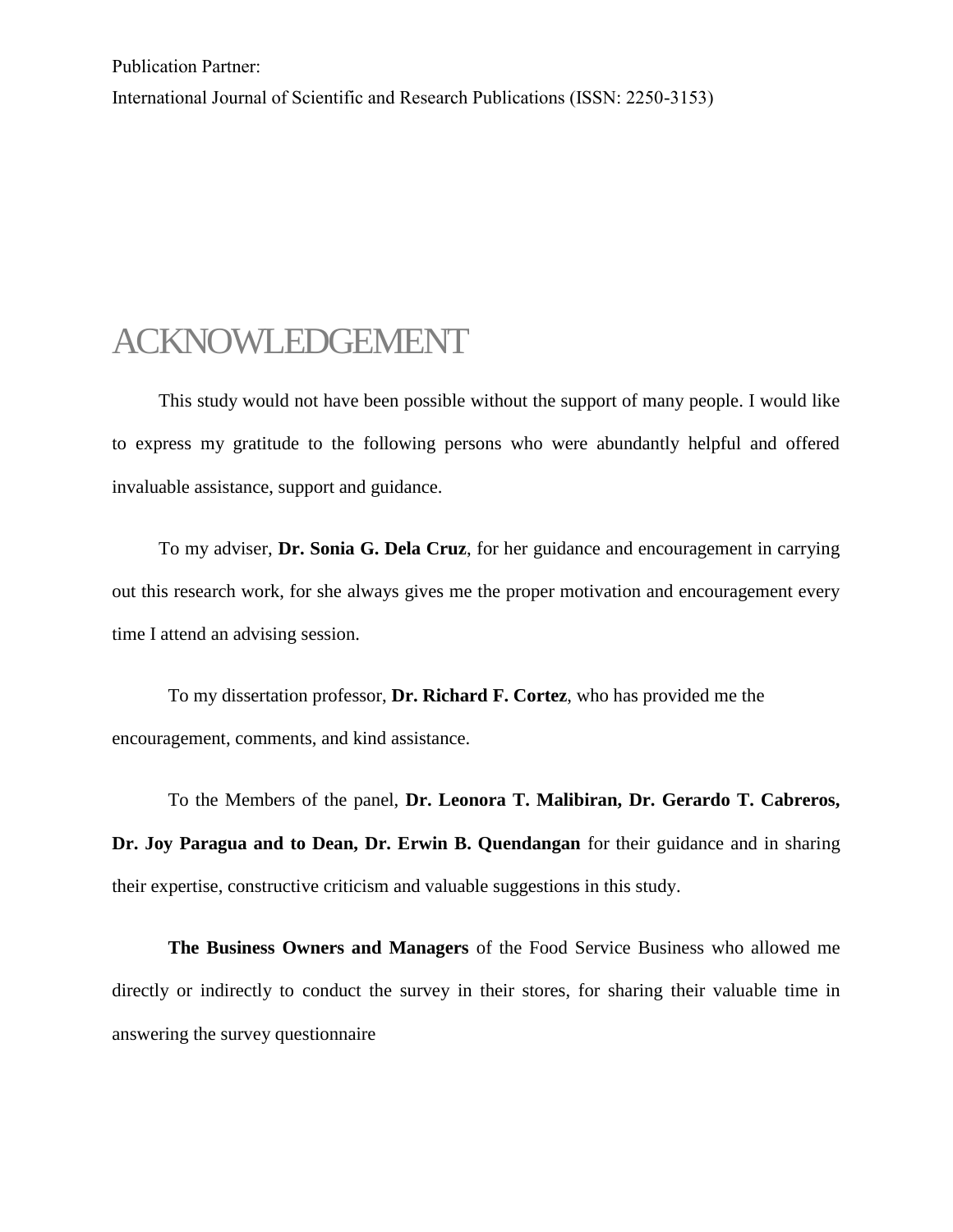International Journal of Scientific and Research Publications (ISSN: 2250-3153)

I also thank my caring, loving, and supportive mother, **Estella.** Her encouragement when the times got rough are much appreciated and duly noted.

My friend **Ms. Ma-Vhic De Guzman** for assisting me in this dissertation whose inspirations, love and affection had helped me made the study possible

 **Co-faculty, friends, and colleagues**, for the little things they have contributed to this study.

The **Almighty Father**, from whom we owe everything.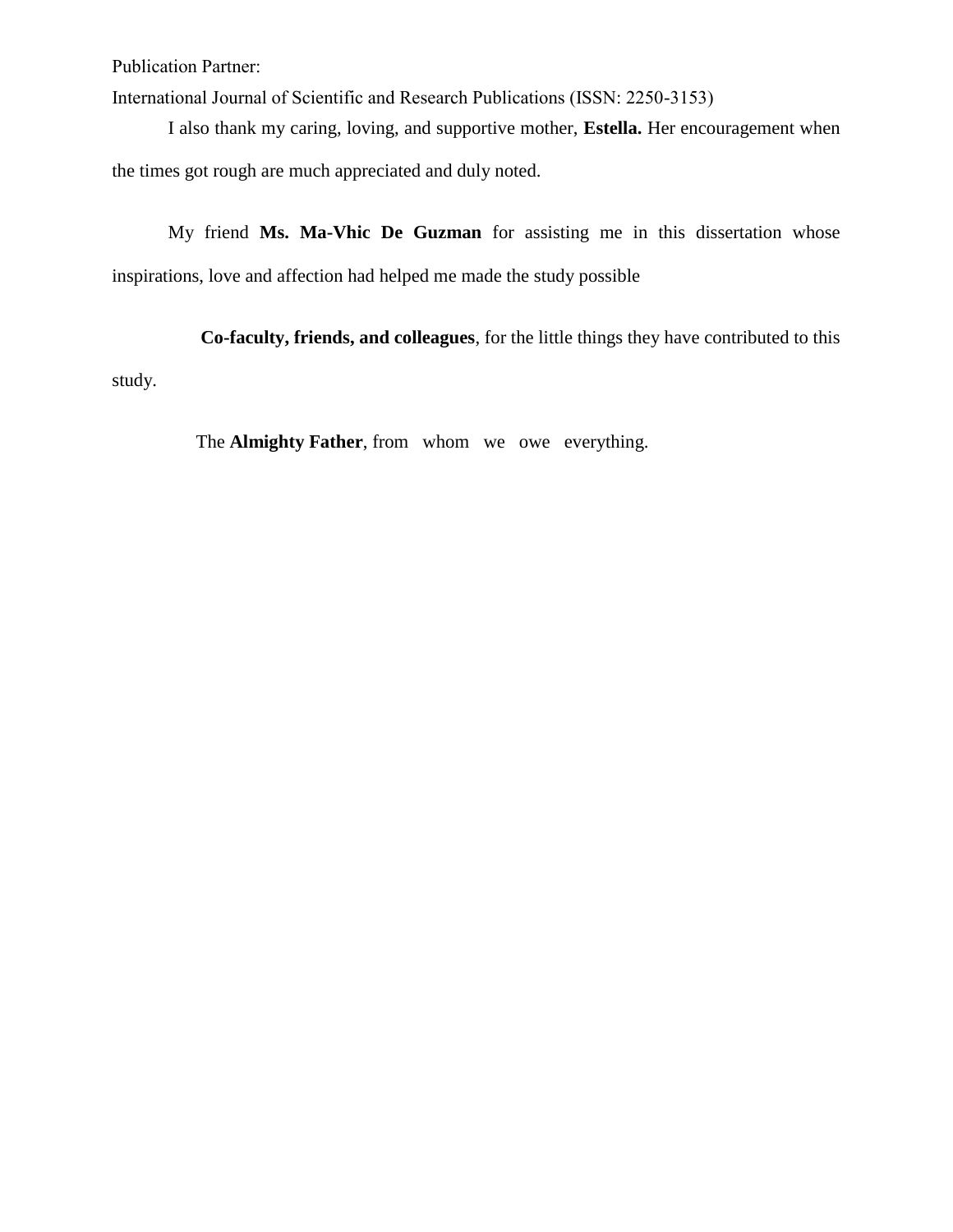Publication Partner: International Journal of Scientific and Research Publications (ISSN: 2250-3153)

#### AUTHOR'S PROFILE



**Jose Mari S. Uy** graduated his Doctorate degree in Business Administration in AMA University in Quezon City graduate school and awarded as Best in Dissertation he currently holds the position of Assistant Professor II and teaching presently at Quezon City University and a member of the Academic Council, before entering into academics he holds various position in the private industry he started from operator to Production Supervisor to Marketing Manager to Assistant Plant Manager.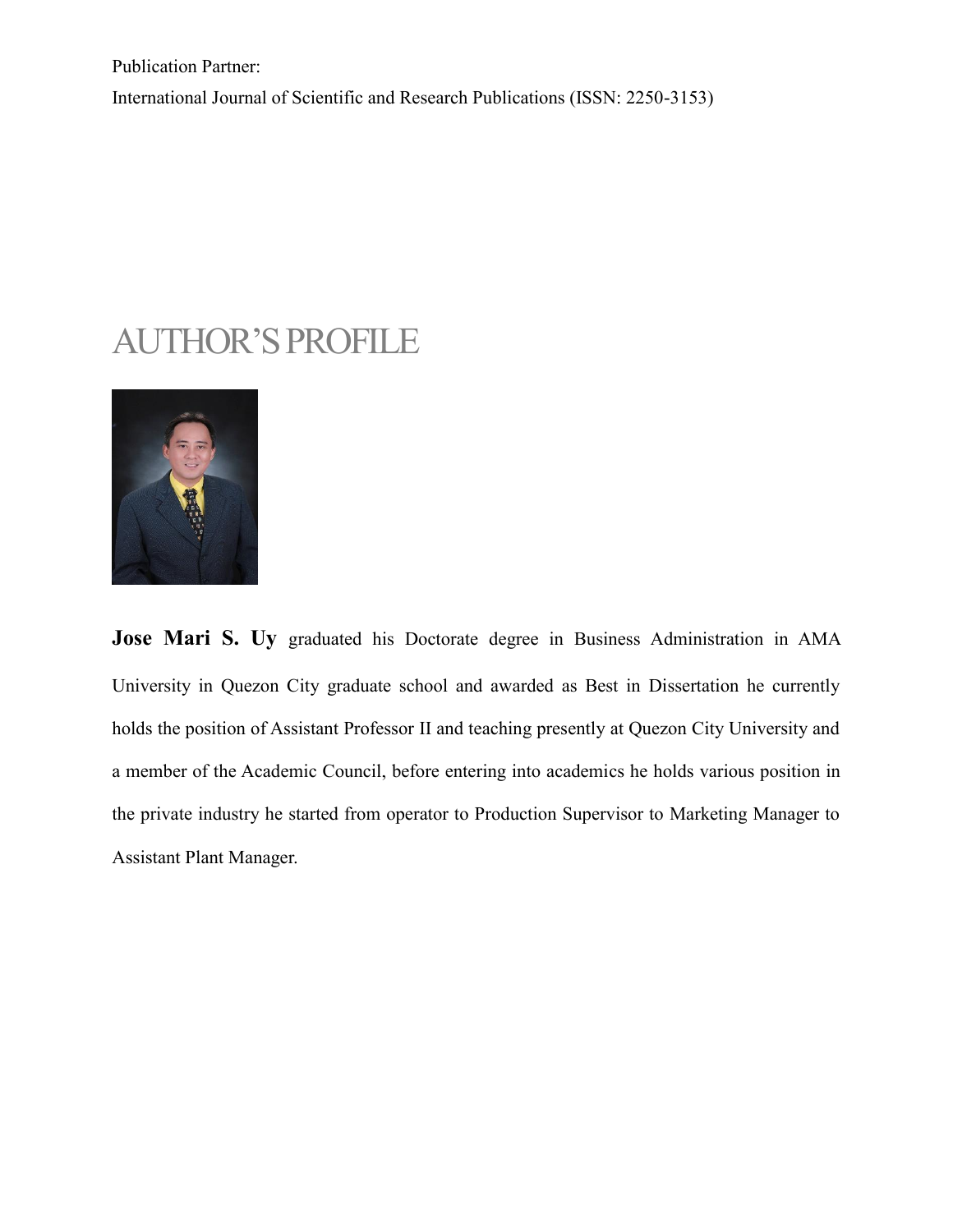International Journal of Scientific and Research Publications (ISSN: 2250-3153)

#### ABSTRACT

 Promotional strategy and warfare is the most important thing to be done during the process of coming up with a business idea and starting a business and maintaining it. The business owner and manager as well has to come up with marketable promotional strategy. These attributes are very useful in business because they lessen transaction costs and improve their income the firm's marketing and offering of its products or services to the market.

 Specifically, the study sought answers to the questions: 1. How frequent do the respondents effectively market their products and services through promotion?. 2. How the respondents assess the effectiveness of growth challenges of small food enterprise through promotional warfare in the NCR? 3. Is there a significant between the assessment of the respondents on the effectiveness of the growth challenges of small and medium enterprise through promotional warfare when they are grouped according to profile? 4. What are the ways on how to apply promotional warfare attributes to contribute in enhancing the marketability of small and medium food service business? 5. How may the findings be analyzed in developing and improving the application of the aforementioned promotional warfare attributes?

 The study aimed to know the impact of promotional warfare on the marketability of food service businesses as a basis for developing a guide for business strategy. Specifically, it aimed for the following objectives: 1. To know the profiles of the respondents of their age, gender, civil status, and educational attainment. 2. To know how frequent the respondents effectively market their products and services to promotions. 3.To assess the effectiveness of the growth challenges of small and medium food enterprise through promotional warfare. 4. To find out the significant difference between the assessment of the respondents on the effectiveness of the growth challenges of small and medium food enterprise through promotional warfare when they are grouped according to profile. 5. To find out the ways on how to apply promotional warfare attributes to contribute in enhancing the marketability of food service business.

6. To develop and improve the application on how may the findings be analyzed in developing and improving the application of the aforementioned promotional warfare attributes?

 The Purposive method was applied in this study. A structured questionnaire was used as the primary instrument and 120 business owners as respondents. Interviews at random with owners, managers, observations were made during the visits in the selected food service business. The statistical instruments used to present, analyze and interpret the data are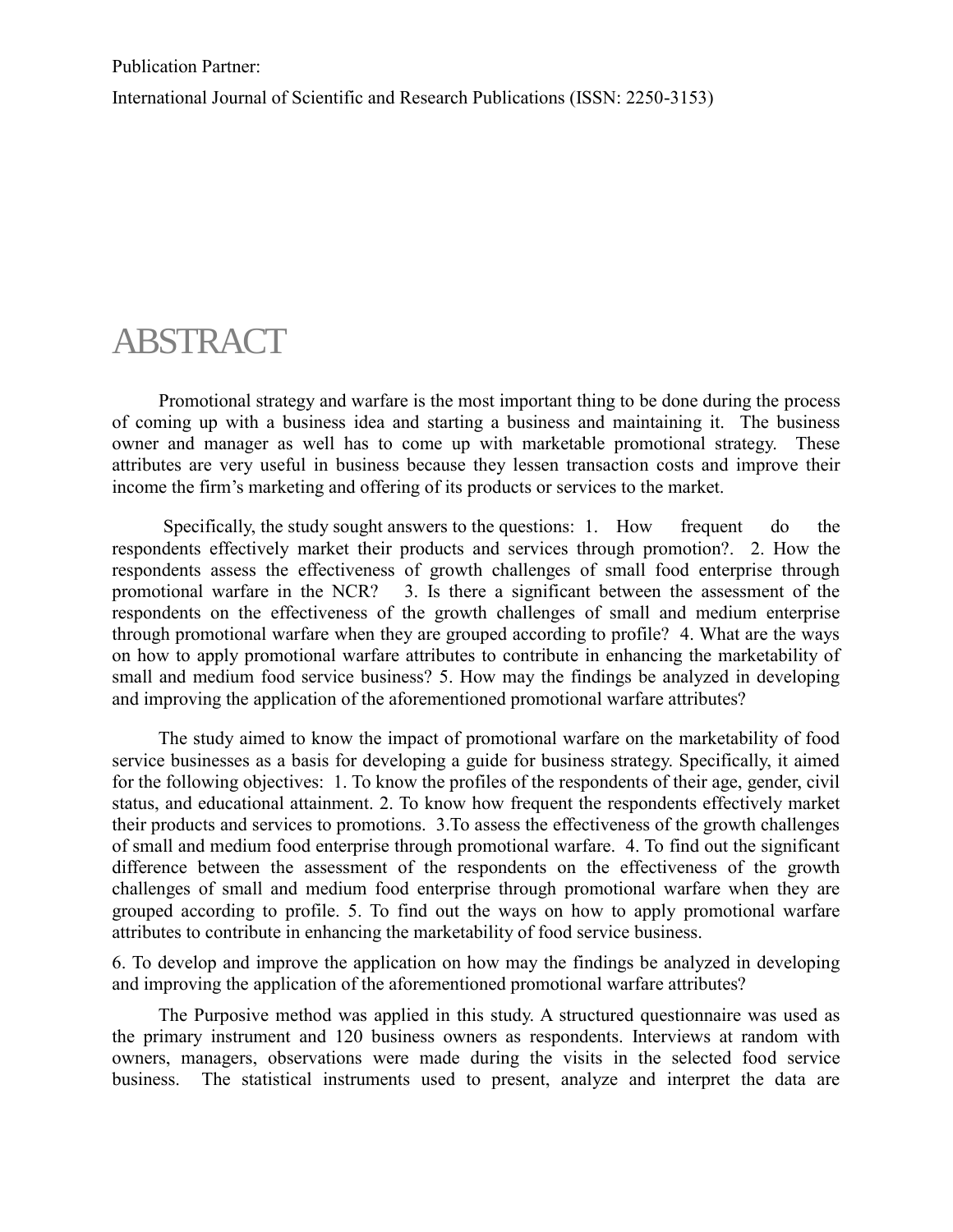International Journal of Scientific and Research Publications (ISSN: 2250-3153)

percentage, weighted mean, Likert scale, ranking, and t-test using the computed and tabulated tvalues.

 The most considerable conclusions were as follows: 1. The owners have their own perception when it comes to promotional warfare.

 Majority of the respondents prefer to improve their facilities and security measures, being friendly and being courteous. 2. Majority of the owners agreed that speed up services and attend to customer's needs. 3. There is a significant difference between the perception of owners and owners in terms of gender. 4. The business owners have their own perceptions when it comes to the improvement of and updating their equipments for the betterment of their business.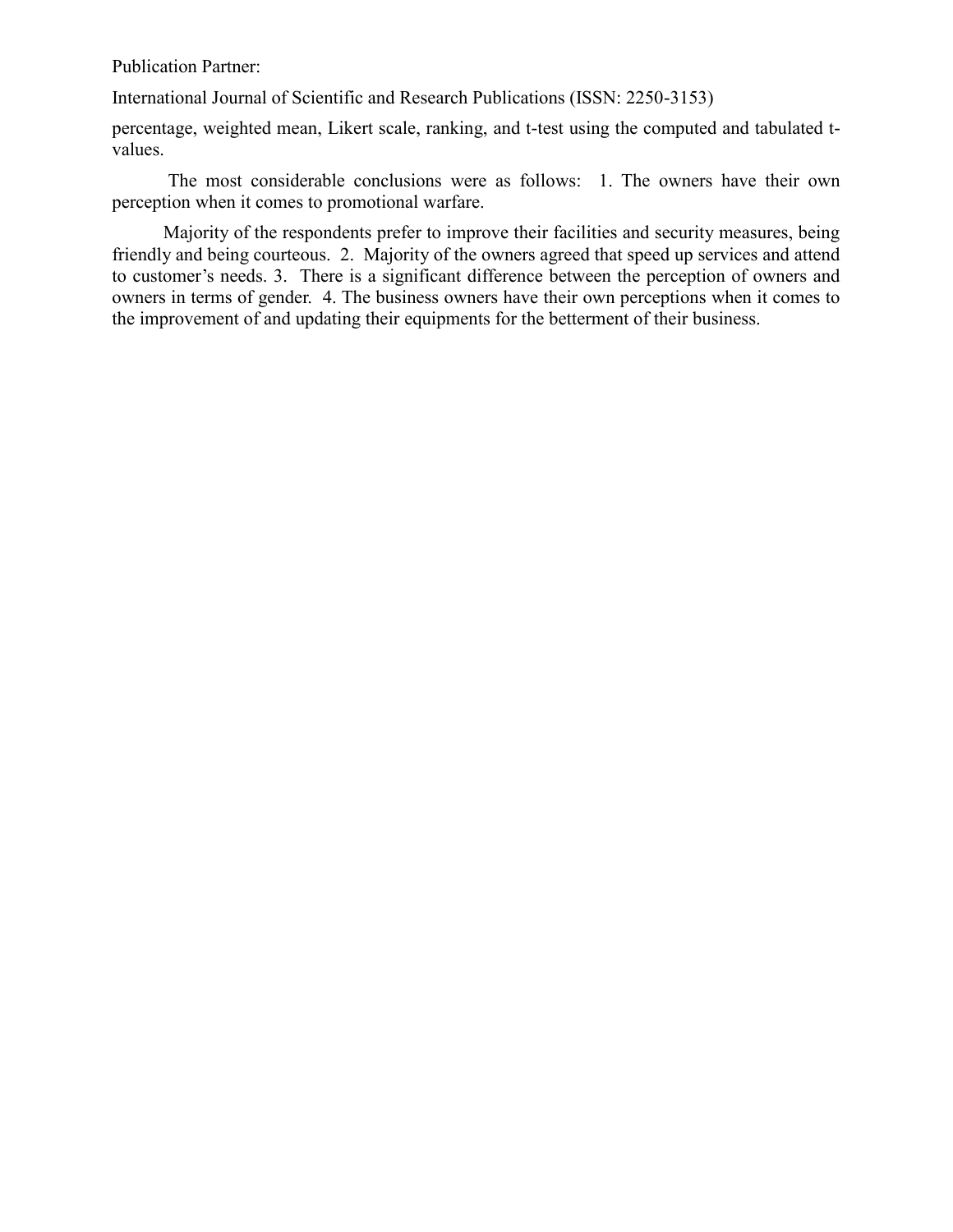International Journal of Scientific and Research Publications (ISSN: 2250-3153)

#### LITERATURE

Food is a simple need. The industry which transactions with arranging food items/ products discusses to the food service industry. The food service industry is and will continuously linger in great request because of its genre. These industries comprise of restaurants, fast foods, school and hospital cafeterias, catering operations, food carts and food trucks, restaurants, carinderias and food parks mostly give to the food service industry". Fast food" generally denotes to the kind of restaurants that sell quick, inexpensive take-out food or dine in. During a moderately brief period of time, the fast food industry has helped convert not only diet, but also setting, economy, workforce and general values the taste of food and the groundwork of it. The strange growth of the fast food industry has been passionate by fundamental modifications in society as well as carenderias. The entire involvement of purchasing fast food has become so routine and sometimes it connect to every individuals preference, that it is now taken for granted. Another transformation amongst a restaurant and fast food is, restaurants deal meals that are cooked already, set and ready to be eaten at the premises whereas fast food frequently offers pre-cooked meals or serves meals that are cooked easily and easily to choose on a variety of viands ready to eat. The customers may eat inside the store or they can order their food to go. In fast foods just like carinderia one frequently pays earlier eating unlike in full service restaurants they eat first before they pay. Like every other country, the food industry has succeeded very well in the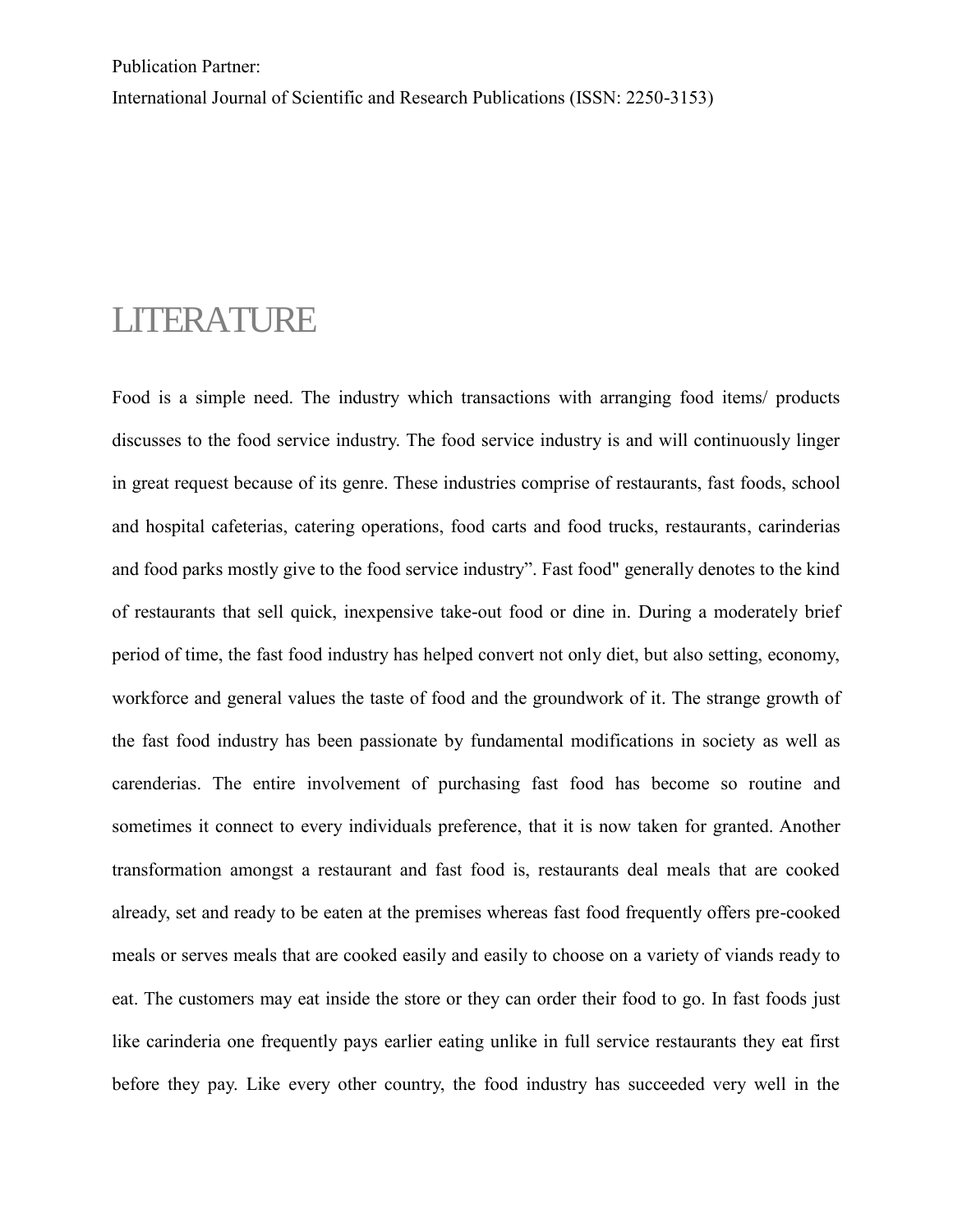International Journal of Scientific and Research Publications (ISSN: 2250-3153)

Philippines. Filipinos love to eat and that is the reason why because of their taste they are a lot of restaurants and fast foods spread in the cities just as well as carinderia for fast ordering for dine in or for take out. The Filipino foods include dishes and cooking procedures from China, Spain, Mexico, United States, India and more recently from further abroad. However, what makes them Filipino is the history and society that are introduced and adapted from the different cultures and enhance them with different flavors. Filipino food and chefs are considered one of the best in the world. It is hardly surprising that Filipino food is often labeled as somewhat strange like "balut". These restaurants and fast foods can be local or international food chains. Philippine foods are a unique mixture of eastern and western cuisines which anyone reflect the Philippines history. Carinderia is a food stall with a small seating area and is located in the market or at the roadside. In the Philippines, these food stall are popular, serving Filipino favorite dishes at the very affordable price. This is one of the things that is fixed in the Filipino culture. Previous studies also indicated that the consumers are able to make perceptions about a place based on building layout. For them, the brand identity and retail design would contribute largely to the assessment of a retail location. Any facet of visual attributes associated with a store or shop would contribute to the perception of the brand of the business. The identity and design of a business draws customers because it affects some aspect of the self-concept of the customers. It is very clear that consumers make judgments about the availability and quality of merchandise and service offered based merely on the exterior of a business. This serves as rare opportunity for designers to tell the retailers and store owners on the concepts of the surrounding environment that are also important to their customer base. The results of this research showed that the consumers can assess a business by just looking at the exterior alone. But the exterior, posters, store displays could be relevant only once the customers actually visit the stores. There should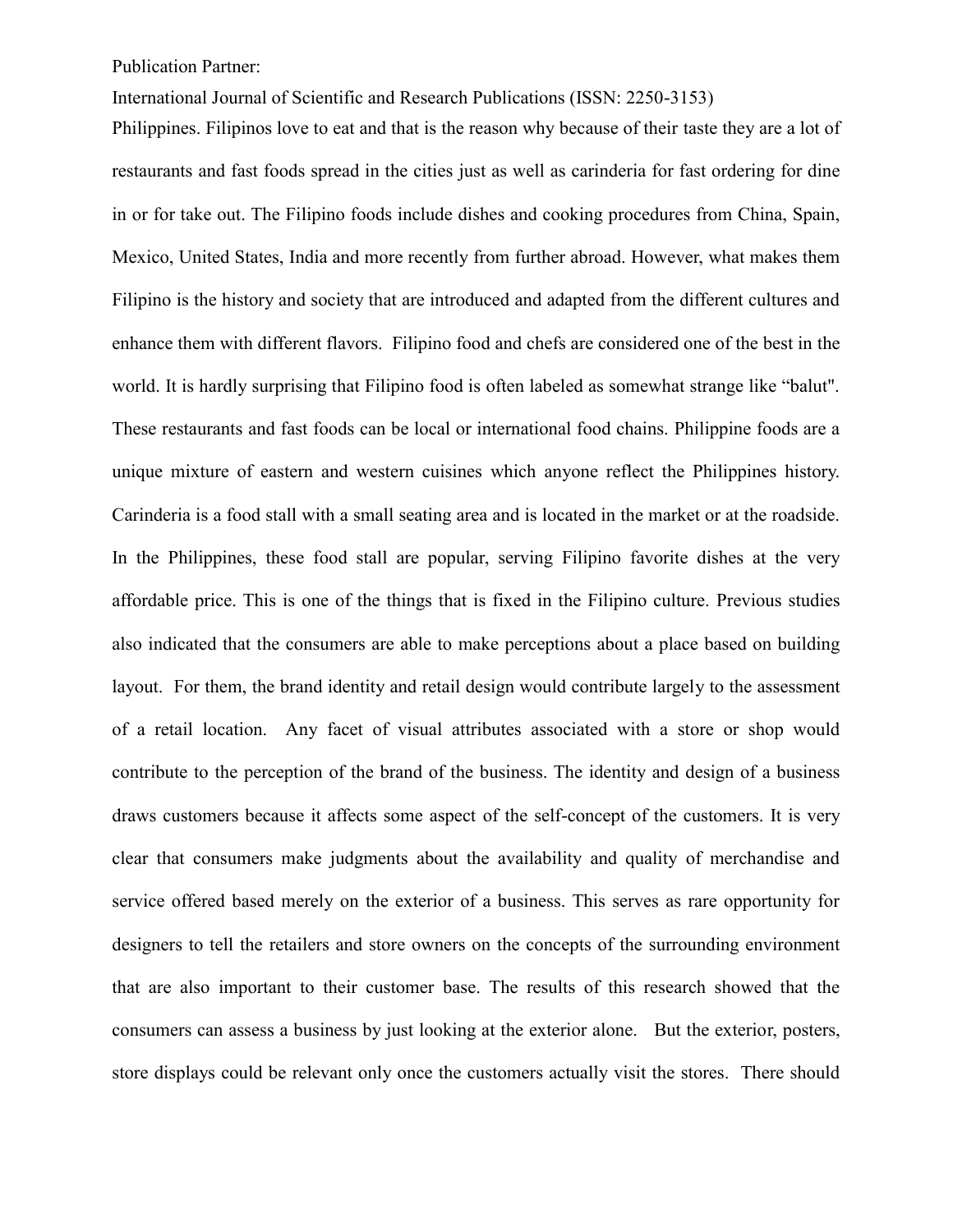International Journal of Scientific and Research Publications (ISSN: 2250-3153)

be something that will lure in the customers even if the business is not yet visible. This is where the names, slogan, logo, and brand name. Even if these attributes are two-dimensional only, customers may already view these even from afar, or in the websites of the company. So even if without visiting the stores, the marketability could be assessed already through these visual attributes.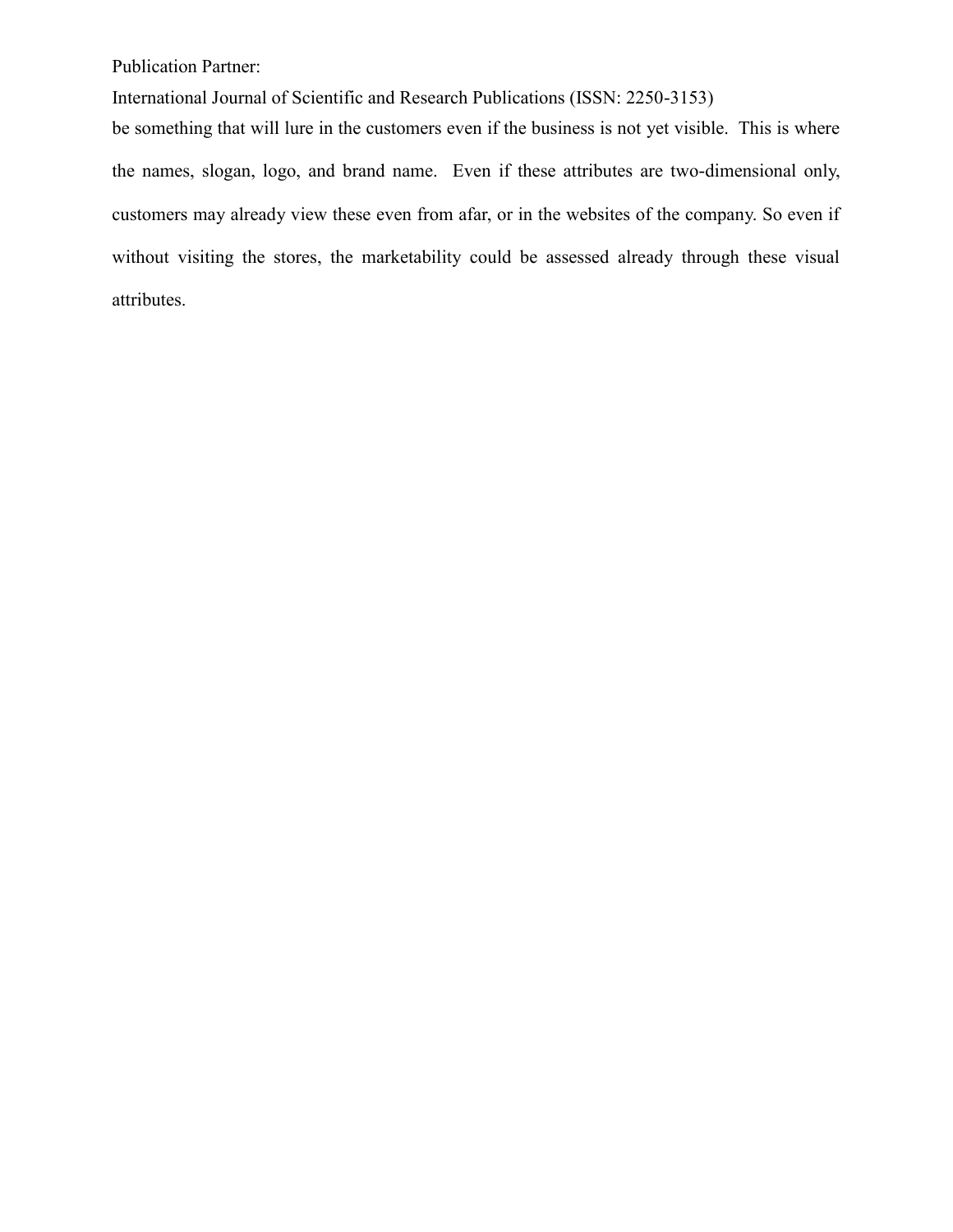International Journal of Scientific and Research Publications (ISSN: 2250-3153)

#### METHODOLOGY

The researcher employed the Purposive Method of research in gathering the needed data because this method of research is an adequate and accurate interpretation fact-finding study. The researcher deemed it wise to use purposive method, which is suited for this study since it Analyzed the nature of the prevailing practices and conditions in the food service businesses. According to Manuel (2016) as cited by Esquerra (2018). Descriptive method is used to assess the existing conditions. It answers the question, "what is?" And emphasis and describes with what quality exist such as the present situation practices, conditions, or any systematically the circumstances of interest accurately and based on facts (Cruz, 2015). Since this study is about the growth challenges of small and medium food enterprise through promotional warfare in NCR, the descriptive type of method of research is the appropriate method to use in the analysis of offering recommendations based for this findings.

There is no substantial modification between the interviewees, of business owners/ managers on the impact of attributes on marketability of their businesses through promotional warfare.

 **T test** was used because the respondents were larger than 30. T-test is a statistical test to define whether two populace means are dissimilar when the changes are known and the sample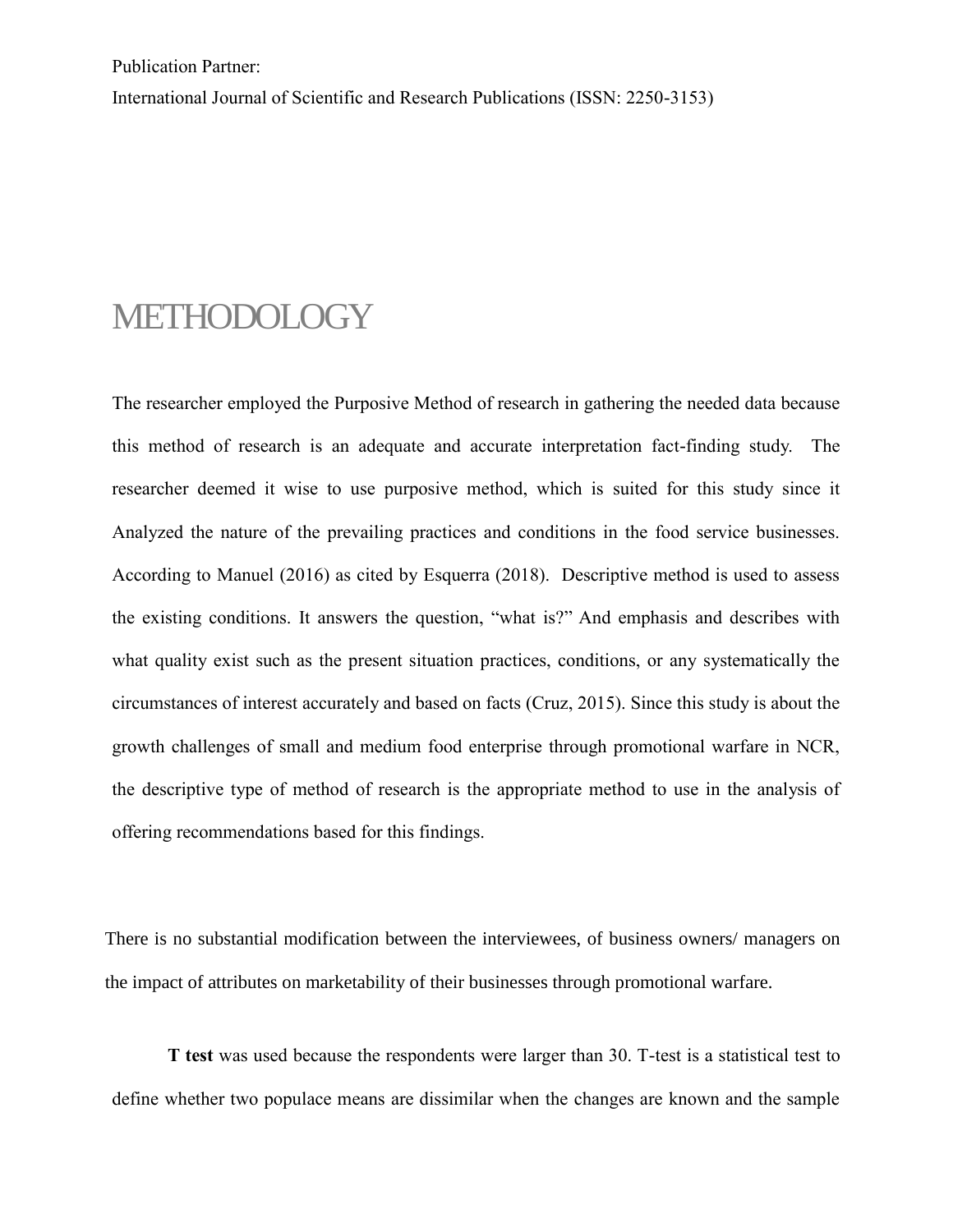International Journal of Scientific and Research Publications (ISSN: 2250-3153)

size is large. The test statistics are expected to have a standard supply and nuisance parameters such as standard deviation that should be known for an accurate z-test to be accomplished.

The study aims to know the importance of growth challenges of small and medium food enterprise through promotional warfare on the marketability of food service businesses as a basis for improving and developing a business promotion.

Specifically, it aimed to attain the following objectives:

- 1. Is there a significance to the respondents with regards to age, gender, civil status and educational attainment?
- 2. Is there a significance to the respondents effectively market their products and services through promotion?
- 3. Is there an effectiveness of the growth challenges of small and medium food enterprise through promotional warfare?

4. Is there a significance to difference between the assessment of the respondents on the effectiveness of the growth challenges of small and medium food enterprise through promotional warfare when they are grouped according to profile?

5. Is there ways on applying promotional warfare attributes to contribute in enhancing the marketability of food service business?

6. Is there a significance to improve the application on how the findings be analyzed in developing and improving the application of the aforementioned promotional warfare attribute?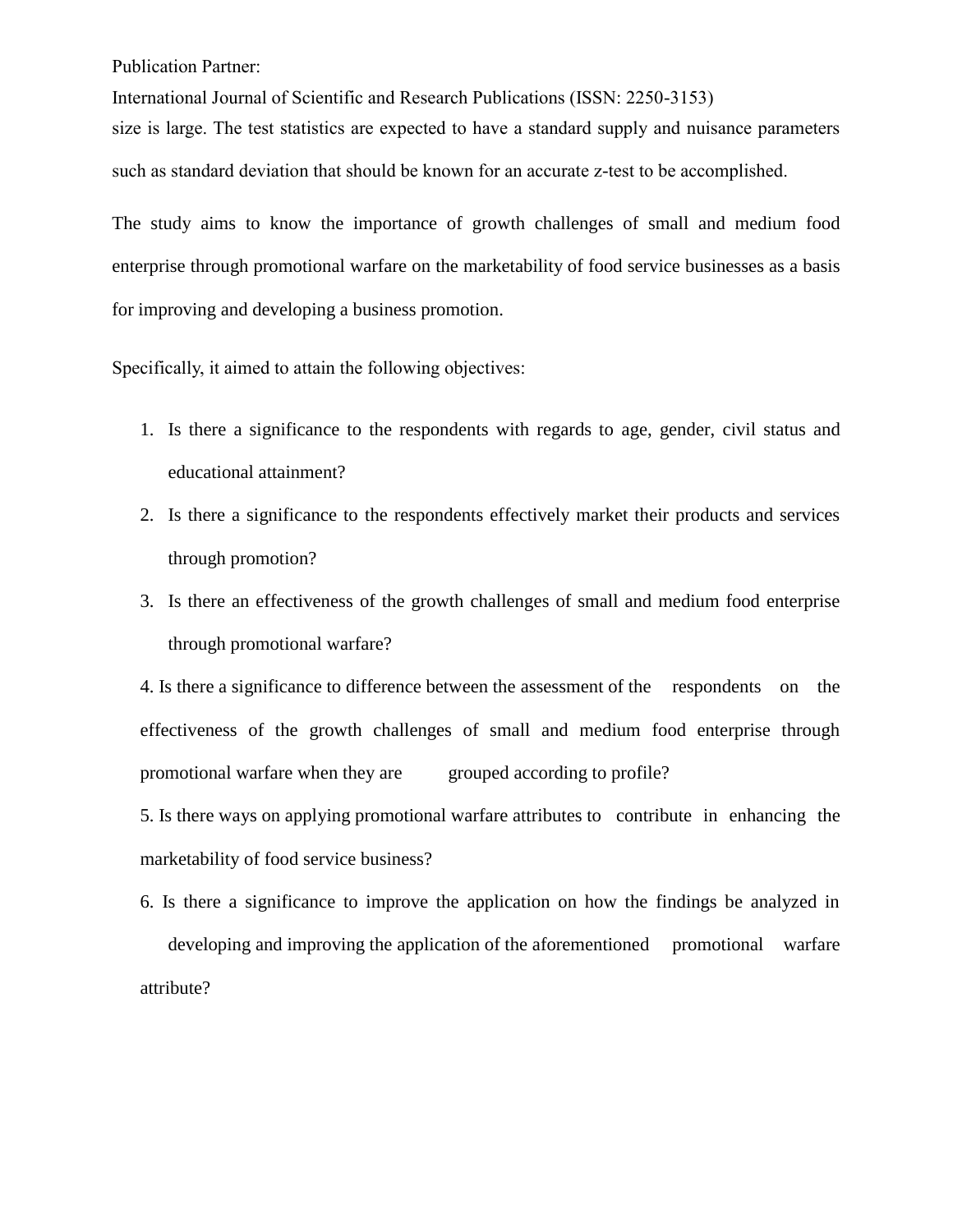International Journal of Scientific and Research Publications (ISSN: 2250-3153)

#### RESULT

This study aimed to know how the criteria for choosing that promotional warfare helped the respondents in promoting and improving their products and services. It sought to determine the growth challenges of small and medium food enterprises through promotional warfare during the year 2018.

Precisely, it pursued answers to the succeeding questions:

- 1. How frequent do the respondents effectively market their products and services through promotion?
- 2. How do the respondents assess the effectiveness of the growth challenges of small and medium food enterprise through promotional warfare in the NCR?
- 3. Is there an important change between the assessment of the respondents on the effectiveness of the growth challenges of small an medium food enterprise through promotional warfare when they are grouped according to profile?
- 4. What are the ways on how to apply promotional warfare attributes to contribute in enhancing the marketability of small and medium food service business?
- 5. How may the findings be analyzed in developing and improving the application of the aforementioned promotional warfare attributes?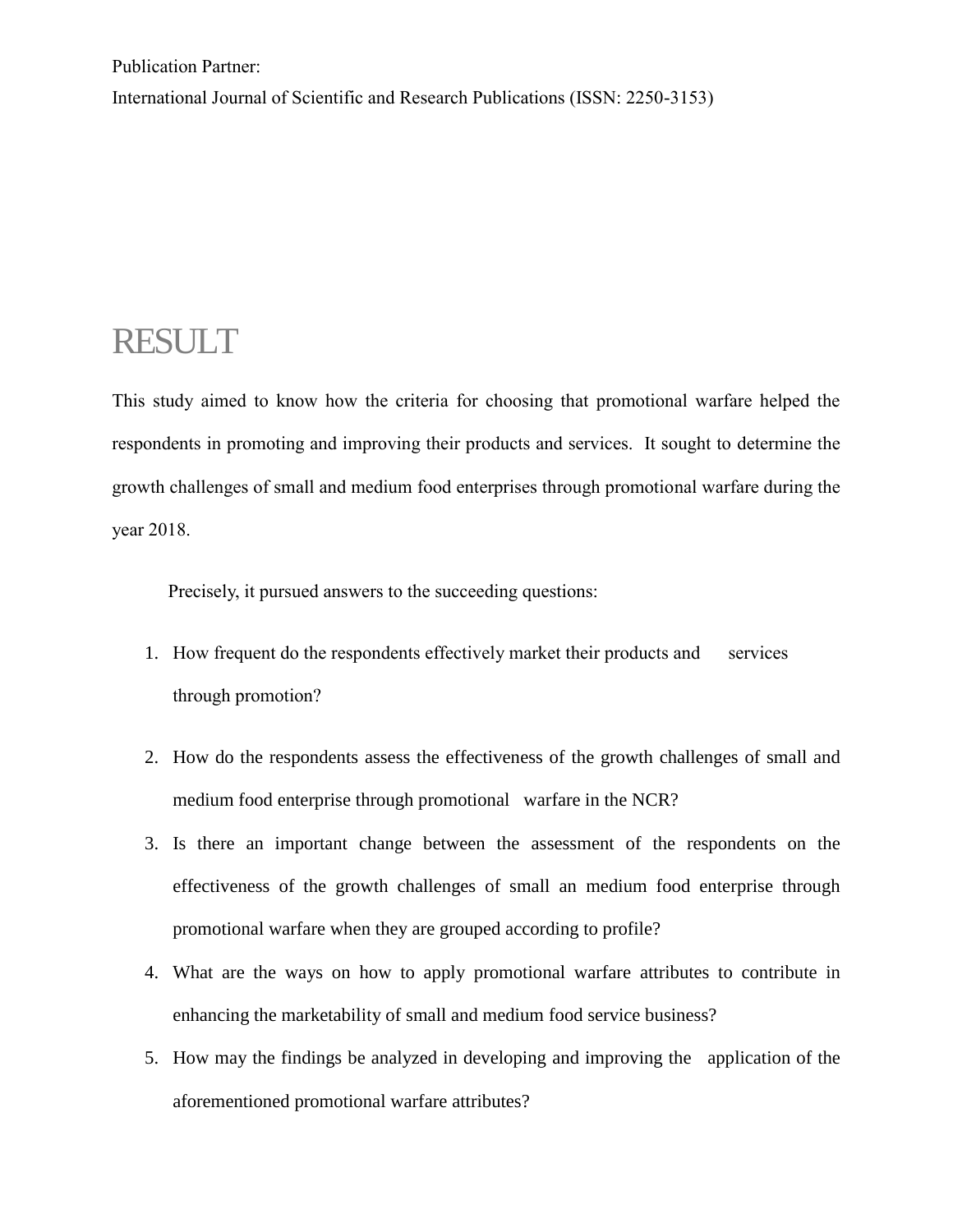International Journal of Scientific and Research Publications (ISSN: 2250-3153)

In conducting this study, the researcher utilized purposive method of research because it is an investigative study.

The respondents were 120 business owners of food service businesses. The profile of the interviewee's was looked into such as age, gender, civil status and educational attainment.

The researcher used small food enterprise in the whole NCR using purposive sampling and choose 10 business owners of food service businesses or a total of 120 respondents to answer the questionnaire.

The researcher gathered the needed through the following instruments the questionnaire and interview.

In the preparation of the instrument, the researcher read literature related his study. He prepared the initial draft of the questionnaire based on his readings. He presented the draft to his adviser, who in turn made the necessary corrections, exclusions, and additions. The researcher considered all the suggestions when he revised the draft of the questionnaire.

The draft questionnaire was validated by trial respondents and his adviser. In the administration and retrieval of the instrument, the researcher sought the approval of the respondents to float the questionnaires. Having found the questionnaires valid and reliable, copies were distributed to the respondents.

The statistical tools used were frequency and percentage distribution, weighted mean, Likert's scale, t-test and Anova.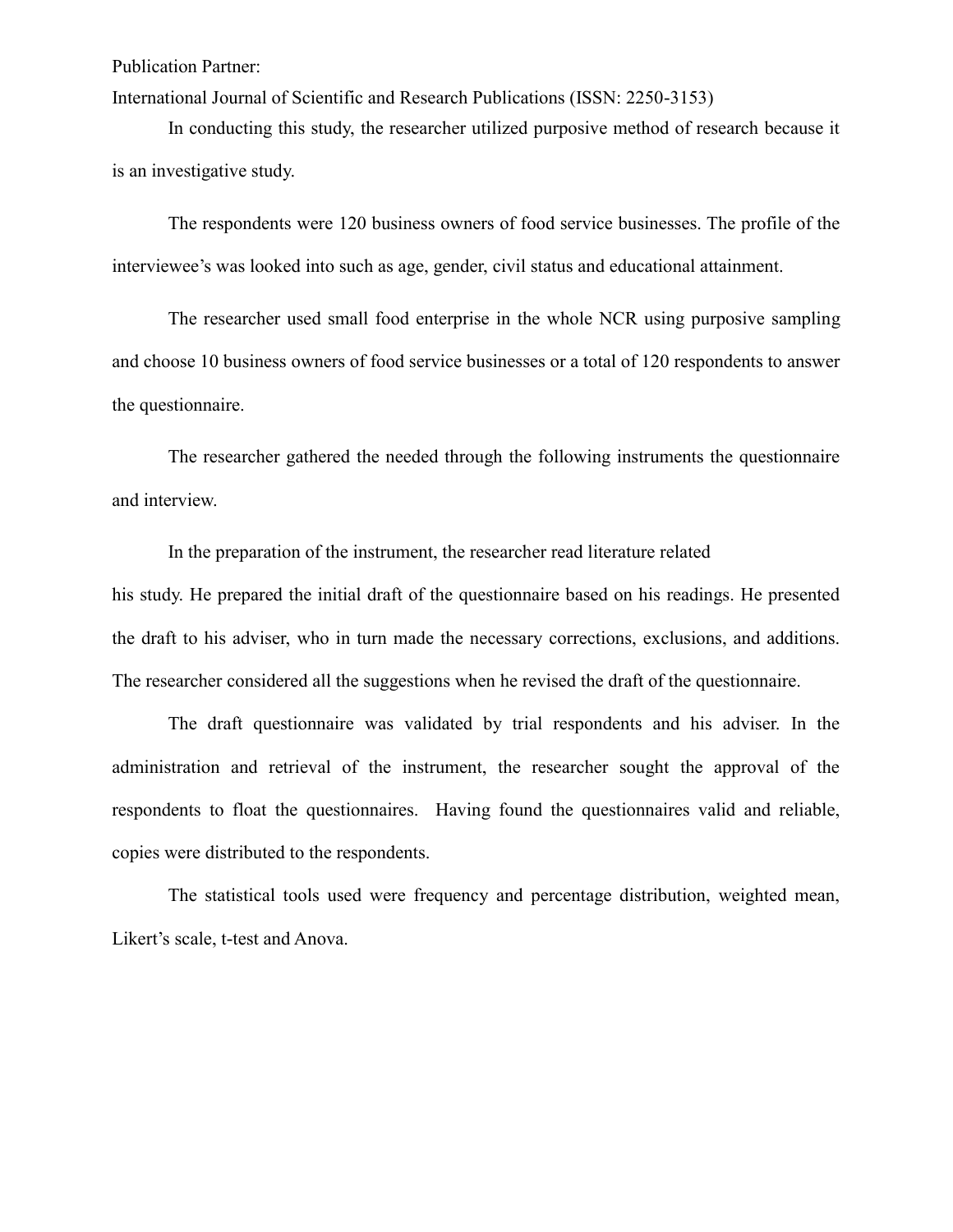International Journal of Scientific and Research Publications (ISSN: 2250-3153)

### DISCUSSION AND ANALYSIS

This chapter offerings the immediate of the study. It includes the conclusions gathered from the informations, the conclusions drawn from these findings and recommendations offered in the light of the findings and conclusions. It presents the answers to the questions posted in the statement of the problem, which is hereby restated.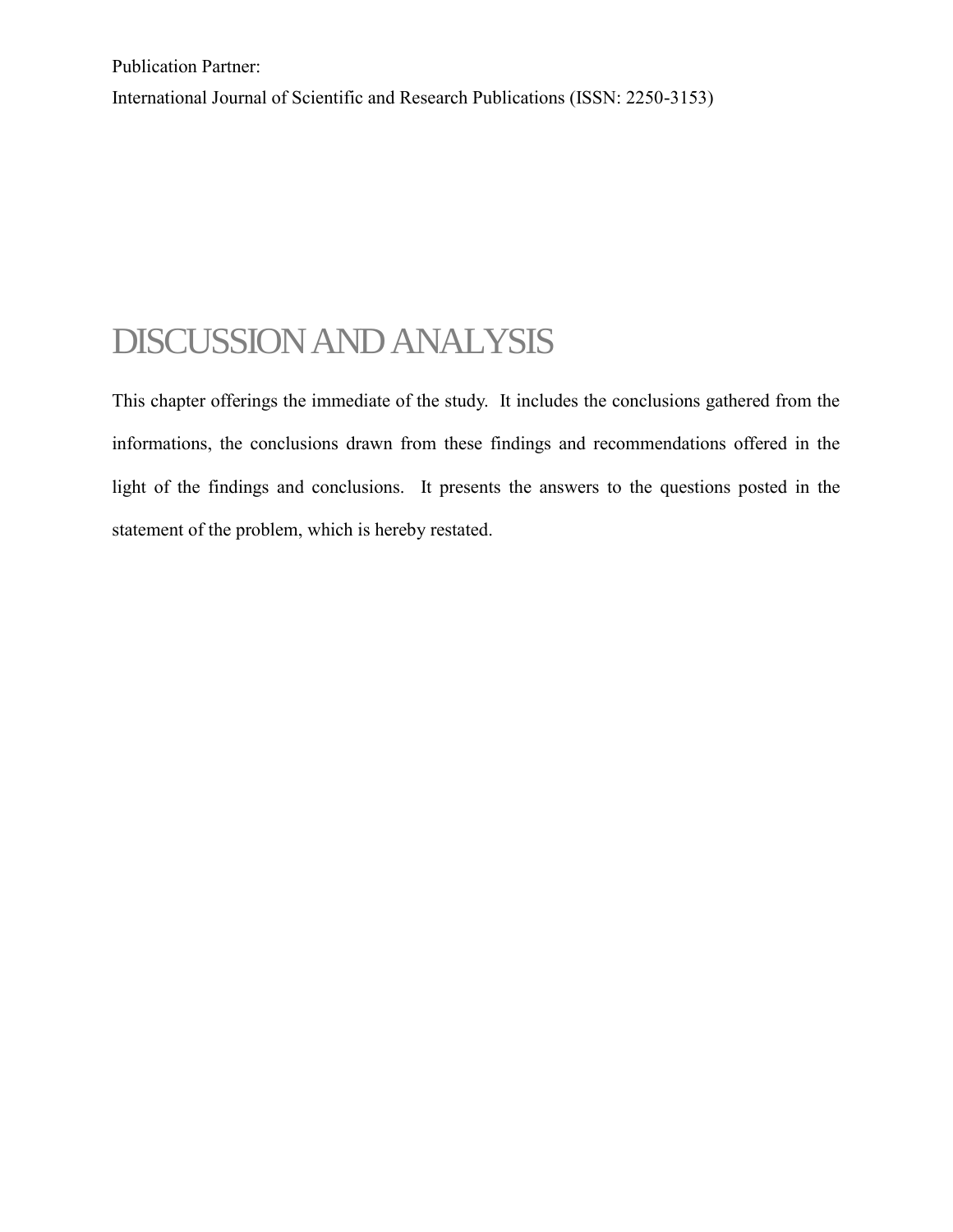International Journal of Scientific and Research Publications (ISSN: 2250-3153)

#### **CONCLUSION**

Established on the immediate of results from the data gathered, the following decisions were drawn:

- 1. Majority of the owners/managers came from younger generation or from early 30's.
- 2. Majority of the respondents were female.
- 3. There were more than 50 percent respondents who were married.
- 4. More than one- half of the business owners were with college degree.

5. The respondents often market effectively their product through promotion.

6. The respondents often market effectively their product and services through promotional warfare.

7. The male respondents find the promotional warfare effective for the growth challenges of small and medium enterprise than female.

8. Age grouping of respondents affects their assessment on the effectiveness of the growth challenges of small and medium food enterprise through promotional warfare.